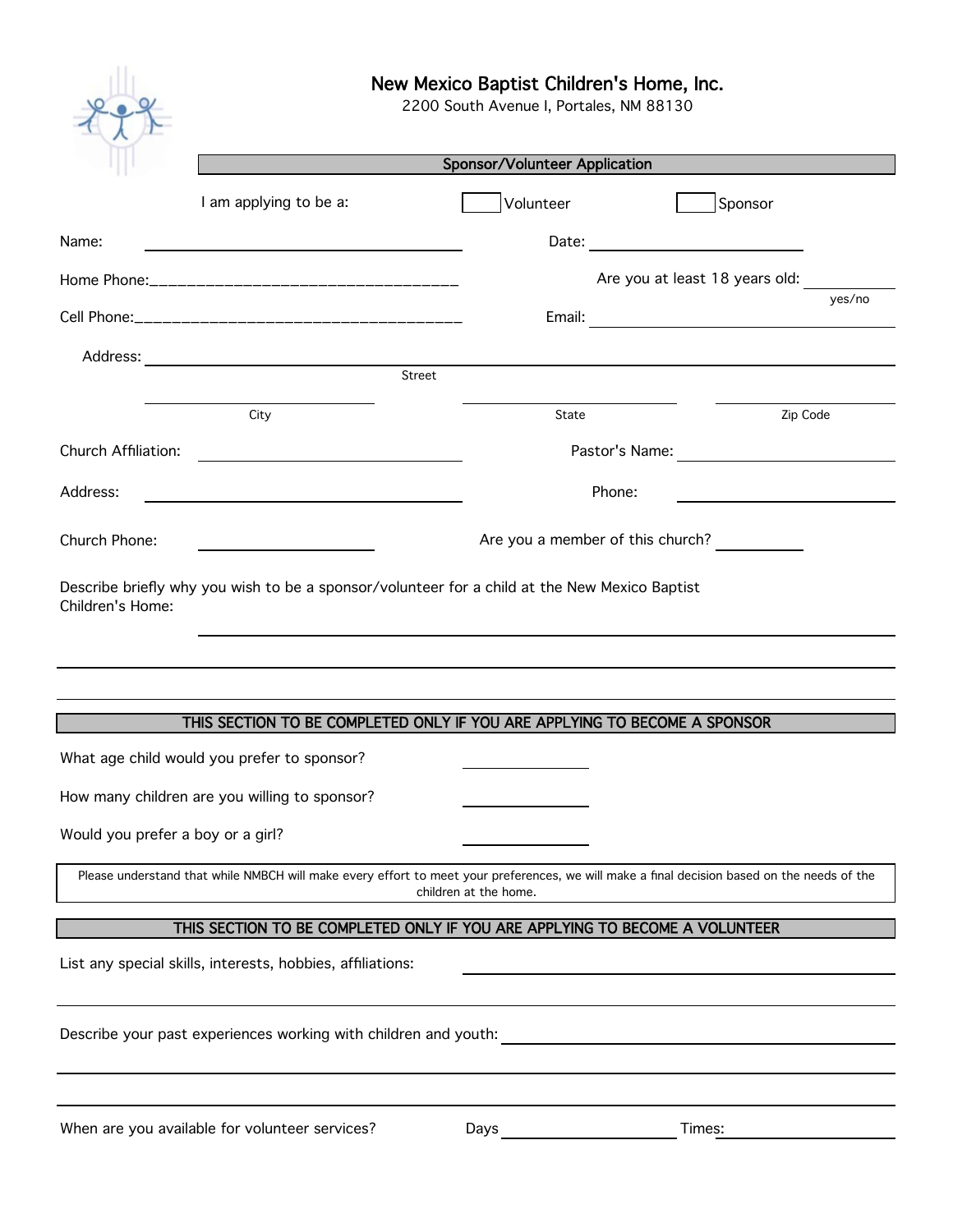## THIS SECTION TO BE COMPLETED BY ALL APPLICANTS

Personal References (no relatives please)

|                                                                       | Name                  |             | Phone                                   |  |
|-----------------------------------------------------------------------|-----------------------|-------------|-----------------------------------------|--|
|                                                                       | <b>Street Address</b> |             | City                                    |  |
|                                                                       | State                 | Zip Code    |                                         |  |
|                                                                       | 2. $\qquad \qquad$    |             |                                         |  |
|                                                                       | Name                  |             | Phone                                   |  |
|                                                                       | <b>Street Address</b> |             | City                                    |  |
|                                                                       | State                 | Zip Code    |                                         |  |
| 3.                                                                    |                       |             |                                         |  |
|                                                                       | Name                  |             | Phone                                   |  |
|                                                                       | <b>Street Address</b> |             | City                                    |  |
|                                                                       | State                 | Zip Code    |                                         |  |
|                                                                       |                       |             |                                         |  |
|                                                                       |                       |             | Phone: <u>_________________________</u> |  |
|                                                                       |                       |             |                                         |  |
|                                                                       | Street                | City        | ST <sub>1</sub><br>Zip Code             |  |
| Have you ever been charged or convicted of child<br>abuse/neglect?    |                       | Yes         | No                                      |  |
| Have you ever been convicted of a felony?                             |                       | <b>T</b> es | No                                      |  |
| Are you currently under investigation for<br>a felony or misdemeaner? |                       | Yes         | No                                      |  |
| If yes, please describe:                                              |                       |             |                                         |  |
|                                                                       |                       | Yes         | <b>No</b>                               |  |
| Have you ever been employed by NMBCH?                                 |                       |             |                                         |  |
| If yes, when at in what capacity:                                     |                       |             |                                         |  |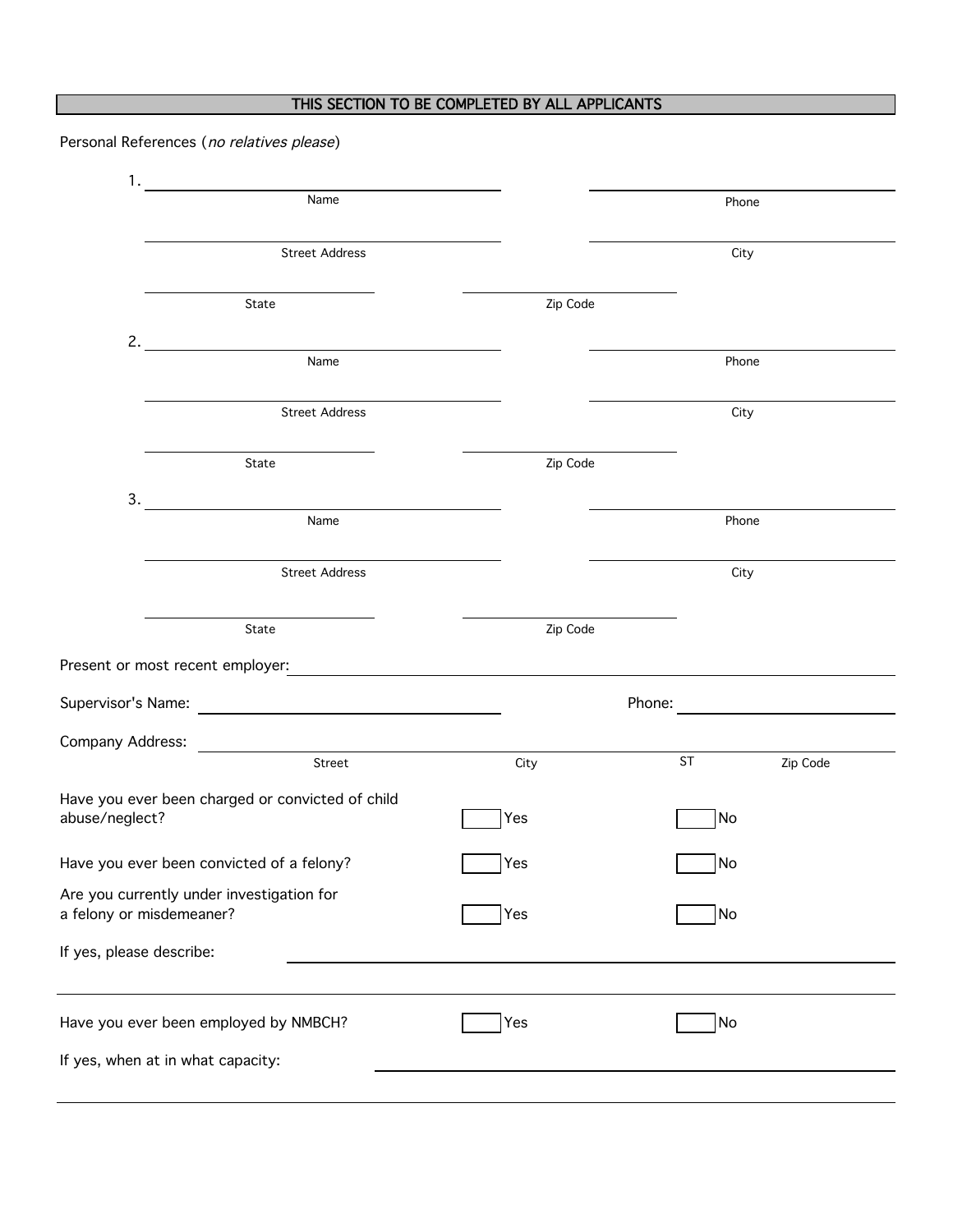| <b>Emergency contact</b> |       |             |  |  |  |
|--------------------------|-------|-------------|--|--|--|
| Name:                    |       |             |  |  |  |
| Relationship:            |       | Home Phone: |  |  |  |
| Work Phone:              | Cell: |             |  |  |  |

| Please read the following statements carefully and indicate your understanding and acceptance |
|-----------------------------------------------------------------------------------------------|
| by signing this application in the spaces indicated                                           |

- \* I understand and agree that any written or oral misrepresentation in making this application will be just cause for dismissal.
- \* I understand that a criminal record check may be required and I further agree to pay the cost of said background check.

Applicant's Signature Date Date Date Date

### Reference Authorization

\* I authorize the personal references I have listed in this application to release information to New Mexico Baptist Children's Home (NMBCH) regarding personal lifestyle, habits character and any other information which NMBCH deems pertinent in considering my application.

Applicant's Signature Date